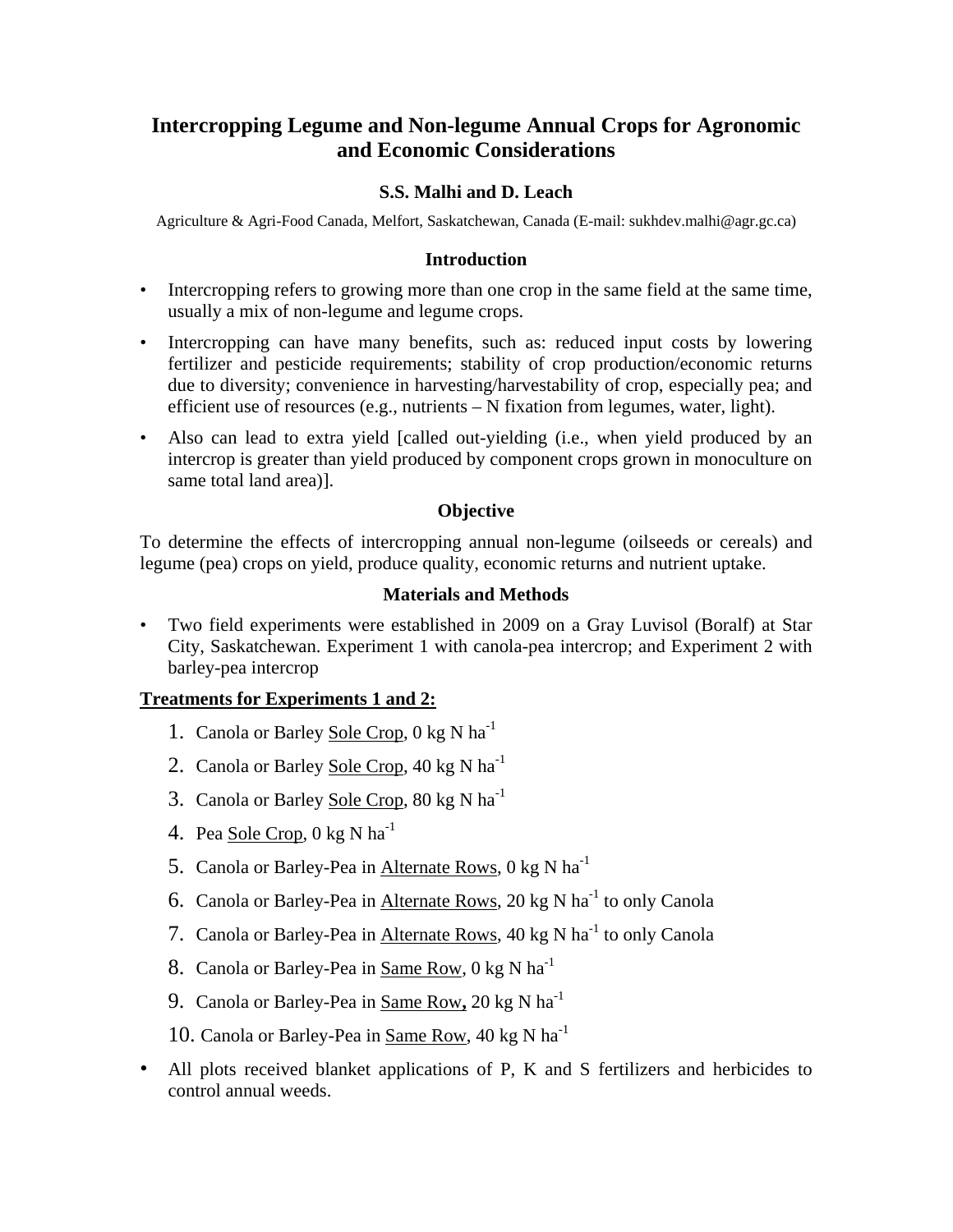• At maturity, the crop was harvested with a combine for seed yield. Plant samples were also harvested for biomass and straw yield. Seed and straw samples were analysed for total N concentration to calculate N uptake.

#### **Summary**

## **Canola + Pea**

• In 2010, seed yield trends were generally similar to 2009, although seed yields were lower due to poor weather conditions. Seed yield of intercrop was higher than that of sole crops and LER values were greater than 1, suggesting the superiority of intercropping over sole cropping for land productivity.

## **Barley + Pea**

• In 2010, seed yield of barley as a sole crop increased considerably with applied N. In intercropping, seed yield of barley also increased with N rate in both alternate rows and same row combinations, while seed yield of pea decreased with N rate. The LER values ranged from 1.30 to 1.85 in alternate rows, and from 1.43 to 2.04 when both crops seeded in same row, again suggesting intercropping more efficient than sole crops for land productivity.

## **Conclusions**

- Compared to canola and pea as sole crops, seed yields improved with canola-pea intercropping and more so when these crops were grown in the same row.
- Application of N fertilizer decreased seed yield in both canola-pea intercrop systems, but more so when crops were seeded in the same row.
- Compared to barley and pea as sole crops, seed yields improved with barley-pea intercropping and more so when these crops were grown in the same row.
- In barley-pea intercropping, application of N fertilizer increased total seed yield when the crops were seeded in alternate rows.
- These findings are based on two-year data, and long-term and multi-site yield and nutrient uptake results are suggested for making valid conclusions under different soil-climatic conditions.

## **Acknowledgements**

We thank Karen Strukoff, Kim Hemstad-Falk, Xin Xia and Michelle Allgrove for technical help.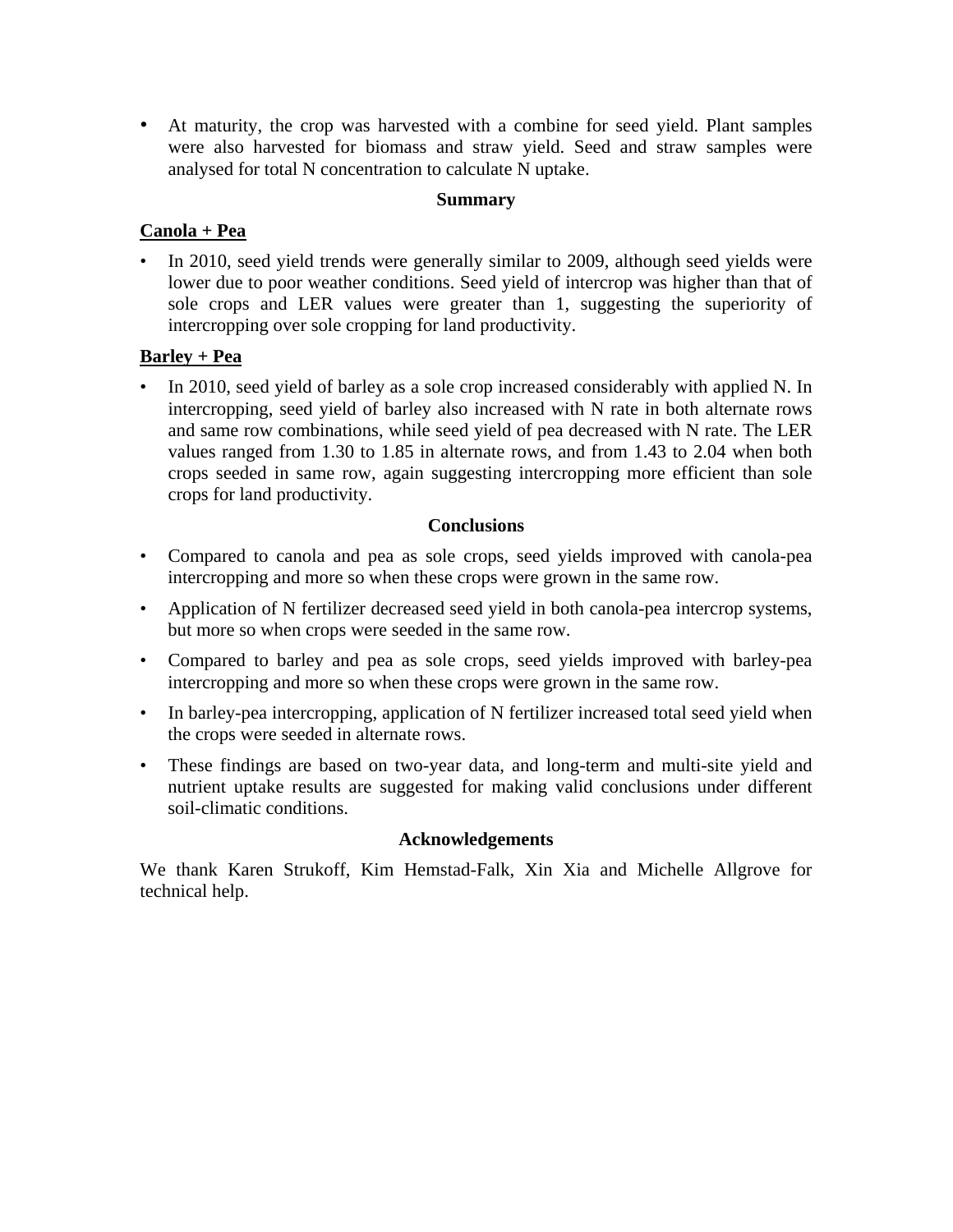

Figure 1. Seed yield of canola and pea grown as sole crops compared to various combinations of canola and pea intercrop treatments for similar N rates at Star City, Saskatchewan in 2009.



Figure 2. Land Equivalency Ratio (LER) for canola and pea grown as sole crops compared to various combinations of canola and pea intercrop treatments for similar N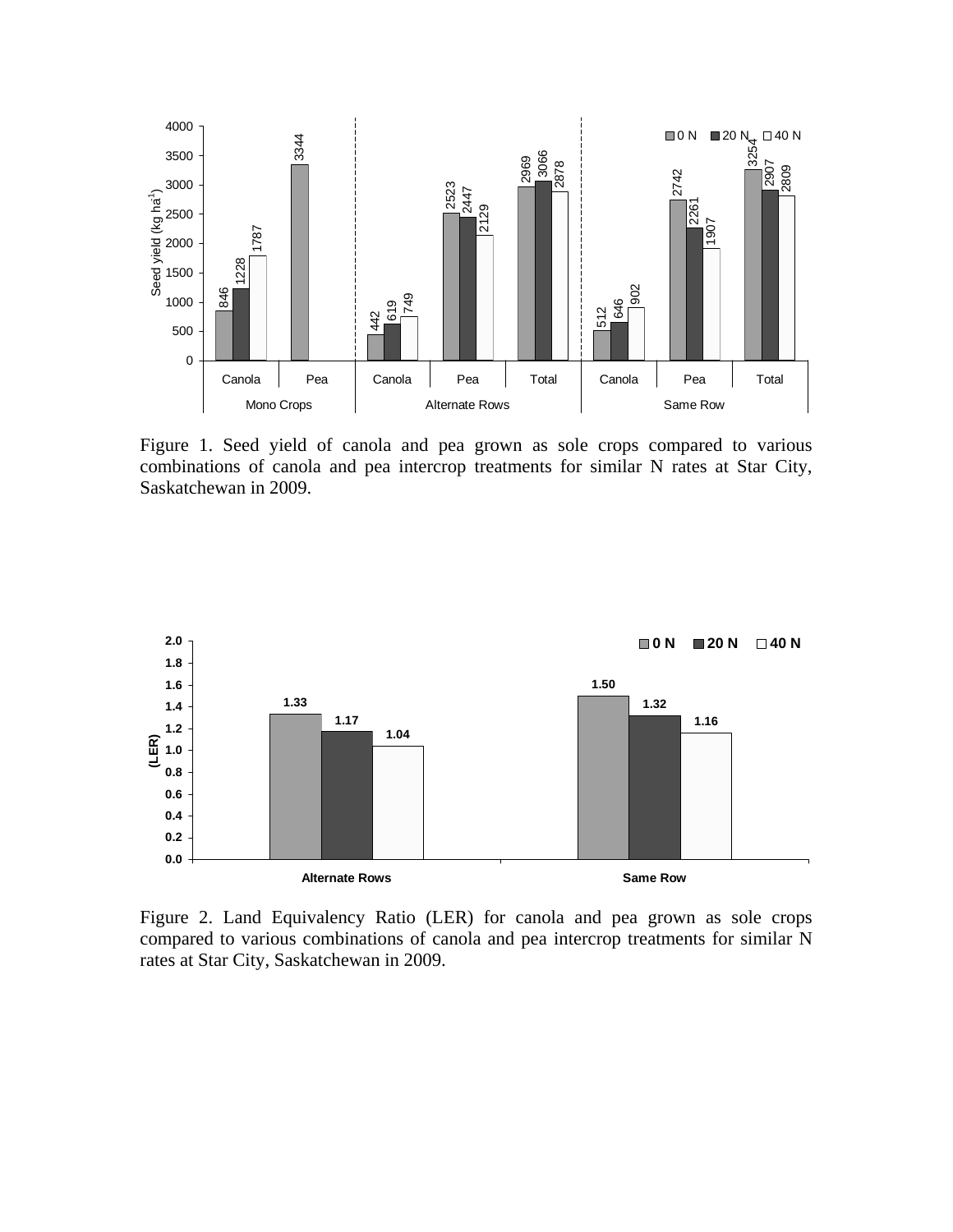

Figure 3. Land Equivalency Ratio (LER) for canola with or without applied N and pea without applied N grown as sole crops compared to various combinations of canola and pea intercrop treatments with or without applied N at Star City, Saskatchewan in 2009.



Figure 4. Gross economic returns for canola and pea grown as sole crops, and in various combinations as intercrop in alternate rows and in same row at low  $$300 \text{ Mg}^{-1}$$  for canola and \$200 ha<sup>-1</sup> for pea), medium (\$450  $Mg^{-1}$  for canola and \$300 ha<sup>-1</sup> for pea) and high  $(\$600 Mg<sup>-1</sup>$  for canola and \$400 ha<sup>-1</sup> for pea) prices at Star City, Saskatchewan in 2009.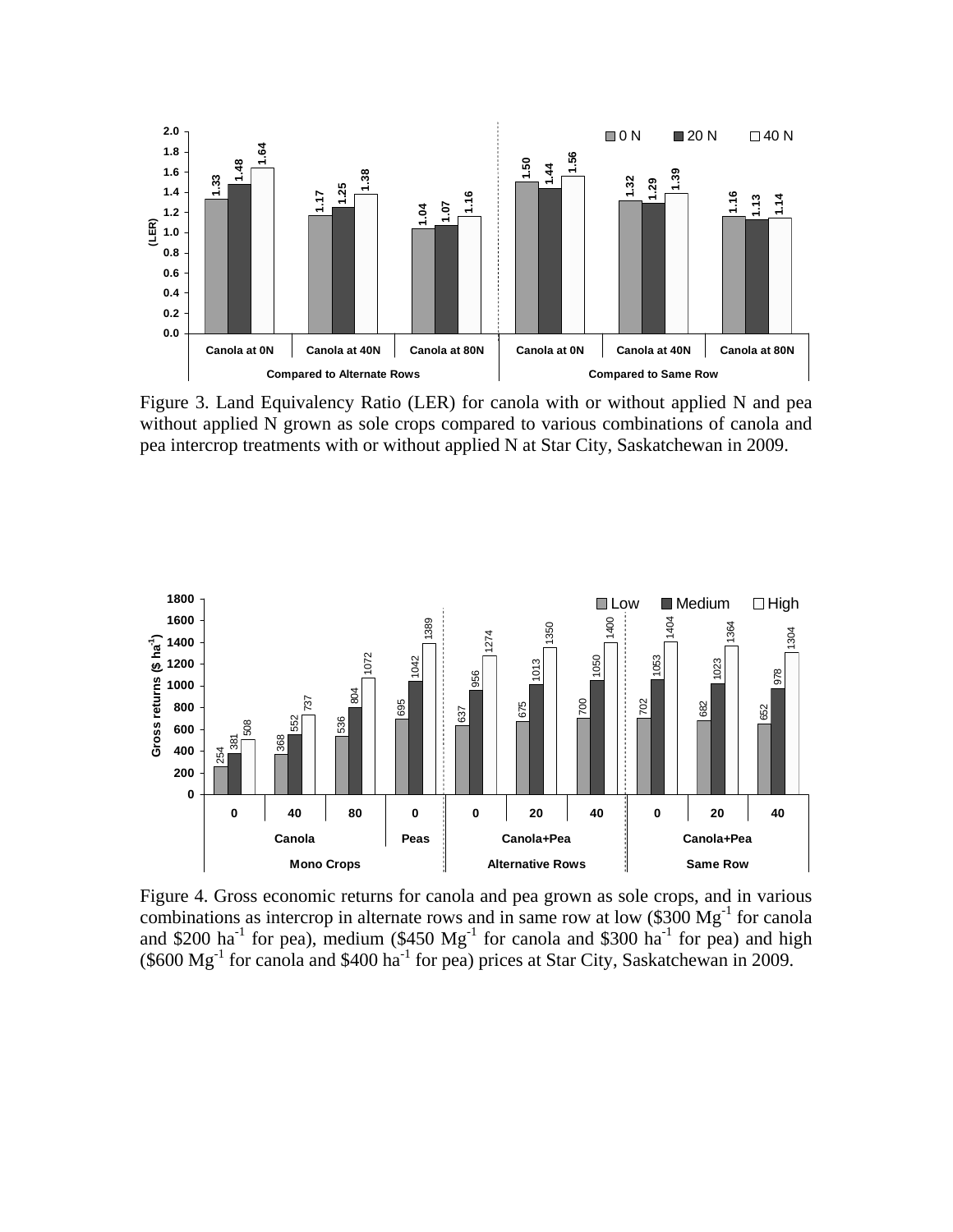

Figure 5. Net economic returns for canola and pea grown as sole crops, and in various combinations as intercrop in alternate rows and in same row at low  $(\$300 \text{ Mg}^{-1}$  for canola and \$200 ha<sup>-1</sup> for pea), medium (\$450  $Mg<sup>-1</sup>$  for canola and \$300 ha<sup>-1</sup> for pea) and high  $(\$600 Mg<sup>-1</sup>$  for canola and \$400 ha<sup>-1</sup> for pea) prices at Star City, Saskatchewan in 2009.



Figure 6. Seed yield of canola and pea grown as sole crops compared to various combinations of canola and pea intercrop treatments for similar N rates at Star City,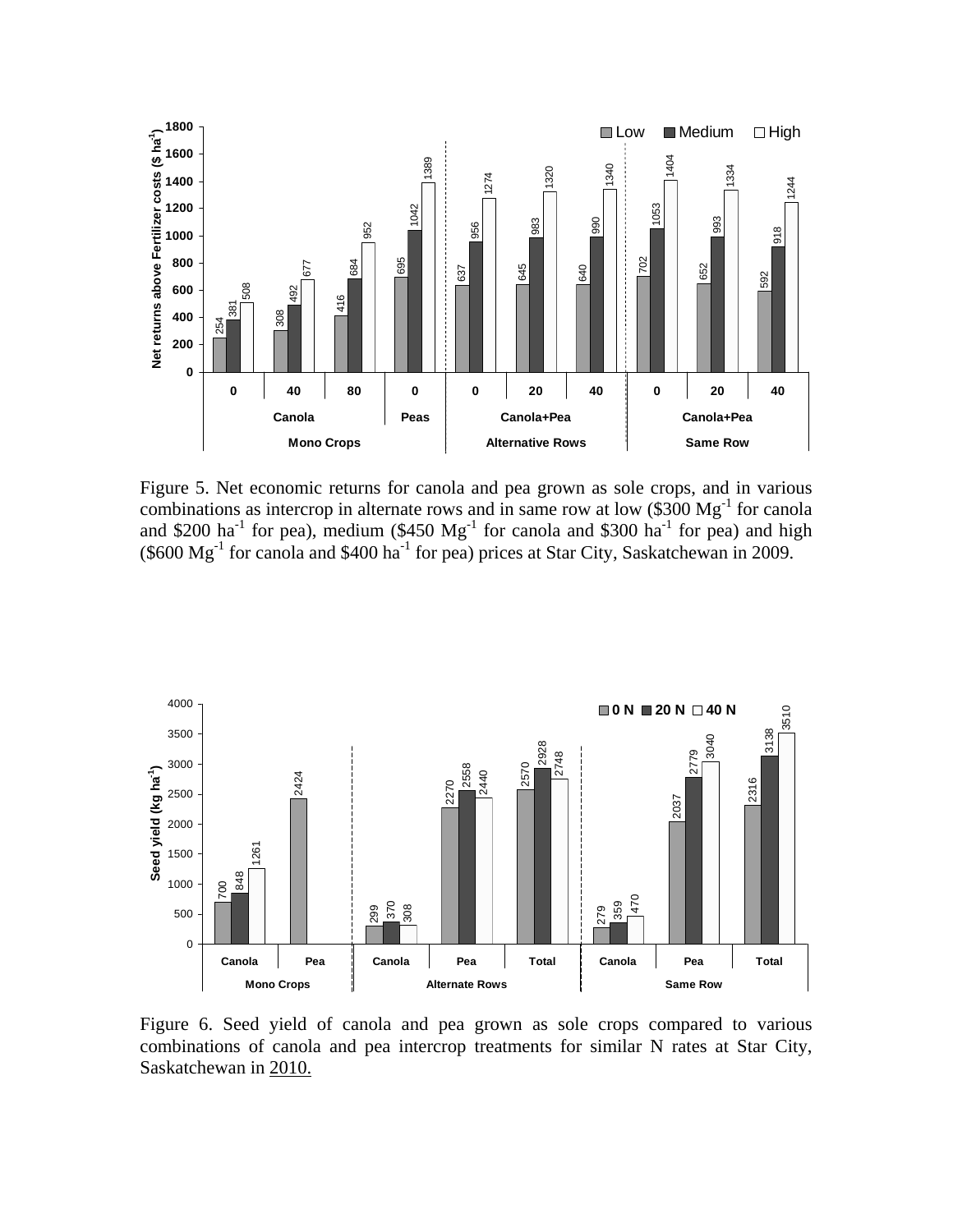

Figure 7. Land Equivalency Ratio (LER) for canola and pea grown as sole crops compared to various combinations of canola and pea intercrop treatments for similar N rates at Star City, Saskatchewan in 2010.



Figure 8. Seed yield of barley and pea grown as sole crops compared to various combinations of barley and pea intercrop treatments for similar N rates at Star City, Saskatchewan in 2009.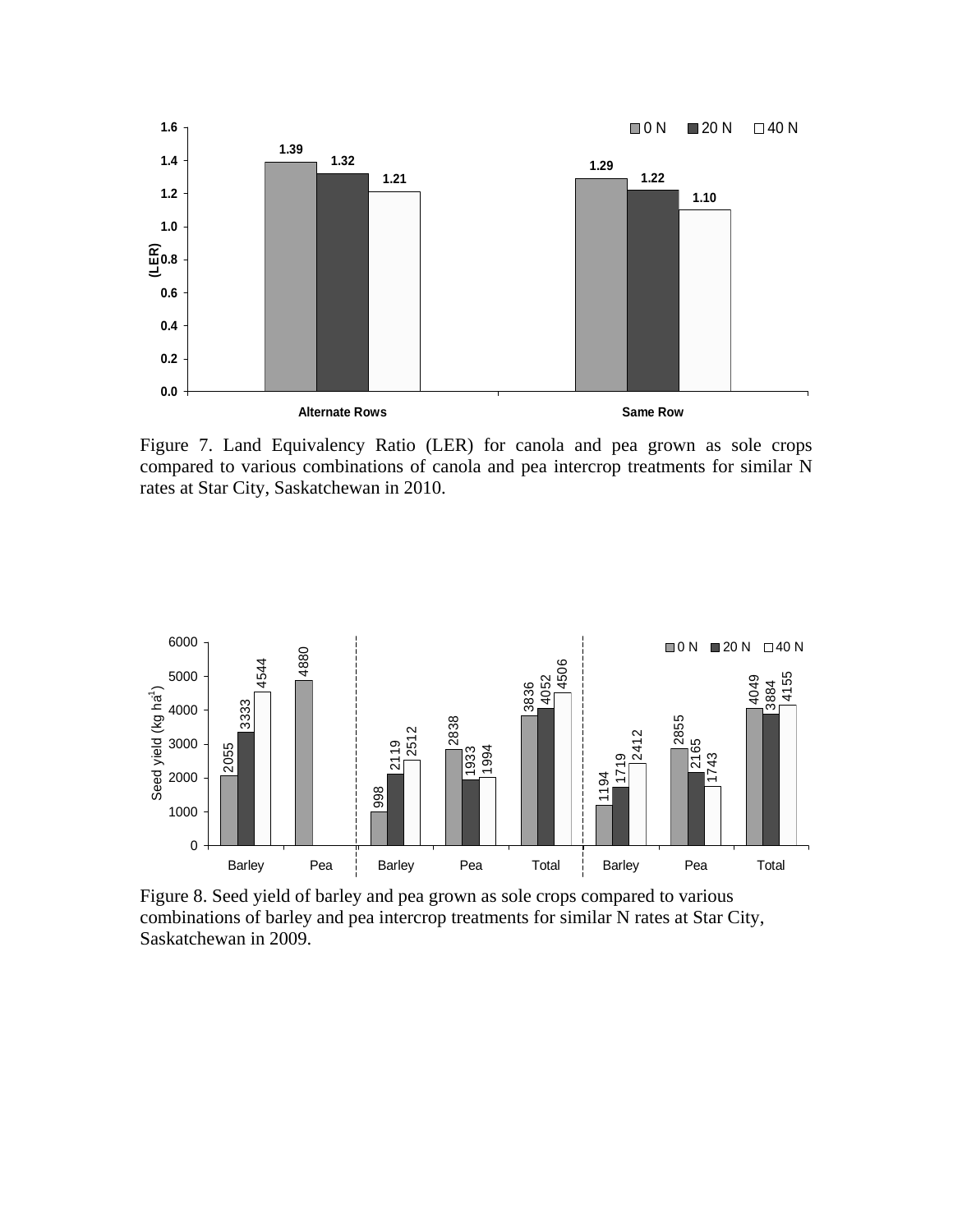

Figure 9. Land Equivalency Ratio (LER) for barley and pea grown as sole crops compared to various combinations of barley and pea intercrop treatments for similar N rates at Star City, Saskatchewan in 2009.



Figure 10. Land Equivalency Ratio (LER) for barley with or without applied N and pea without applied N grown as sole crops compared to various combinations of barley and pea intercrop treatments with or without applied N at Star City, Saskatchewan in 2009.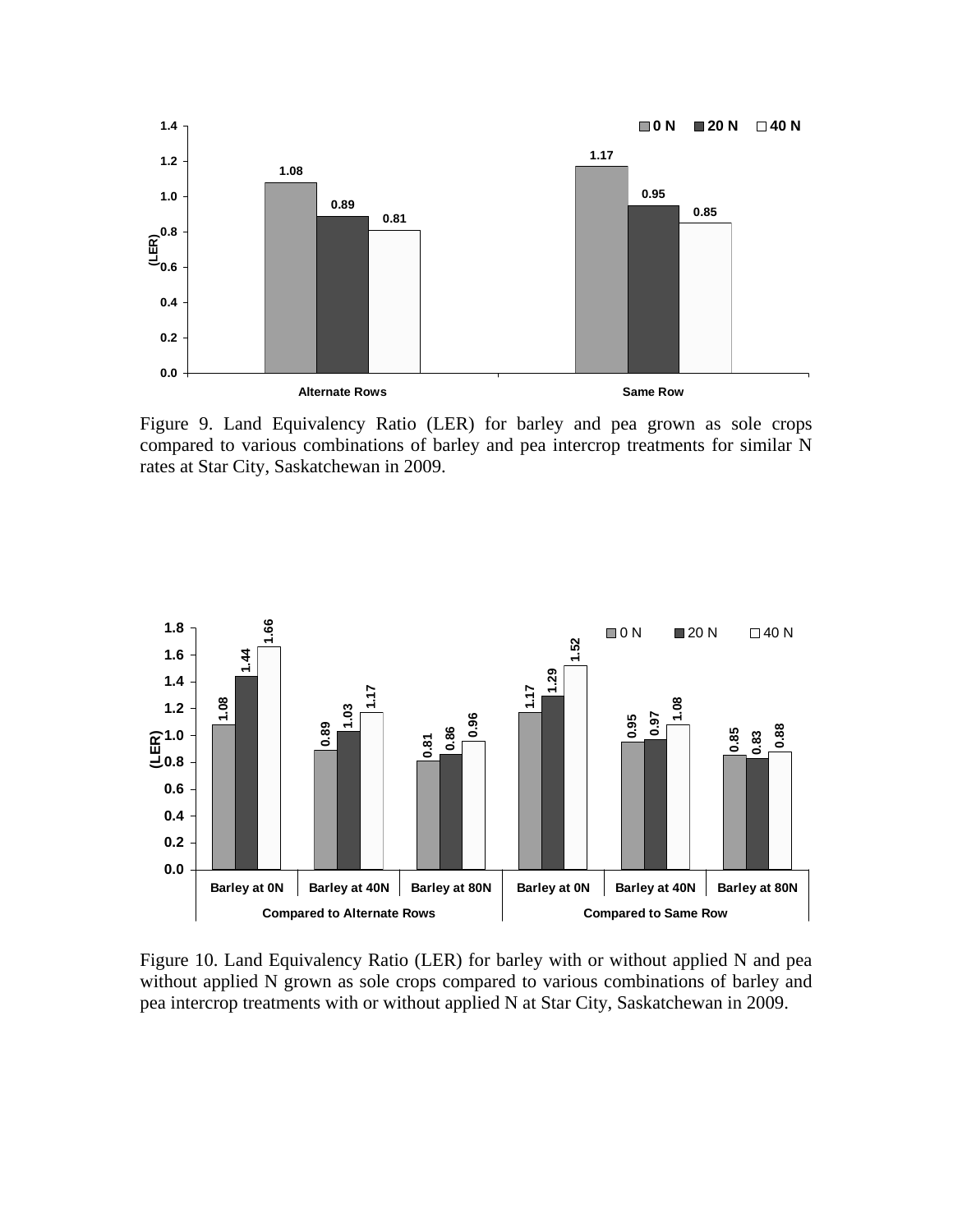

Figure 11. Gross economic returns for barley and pea grown as sole crops, and in various combinations as intercrop in alternate rows and in same row at low  $(\$100 \text{ Mg}^{-1}$  for barley and \$200 ha<sup>-1</sup> for pea), medium (\$150  $Mg^{-1}$  for barley and \$300 ha<sup>-1</sup> for pea) and high  $(200 \text{ Mg}^{-1}$  for barley and \$400 ha<sup>-1</sup> for pea) prices at Star City, Saskatchewan in 2009.



Figure 12. Net economic returns for barley and pea grown as sole crops, and in various combinations as intercrop in alternate rows and in same row at low  $(\$100 \text{ Mg}^{-1}$  for barley and \$200 ha<sup>-1</sup> for pea), medium (\$150  $Mg^{-1}$  for barley and \$300 ha<sup>-1</sup> for pea) and high (\$200  $Mg^{-1}$  for barley and \$400 ha<sup>-1</sup> for pea) prices at Star City, Saskatchewan in 2009.